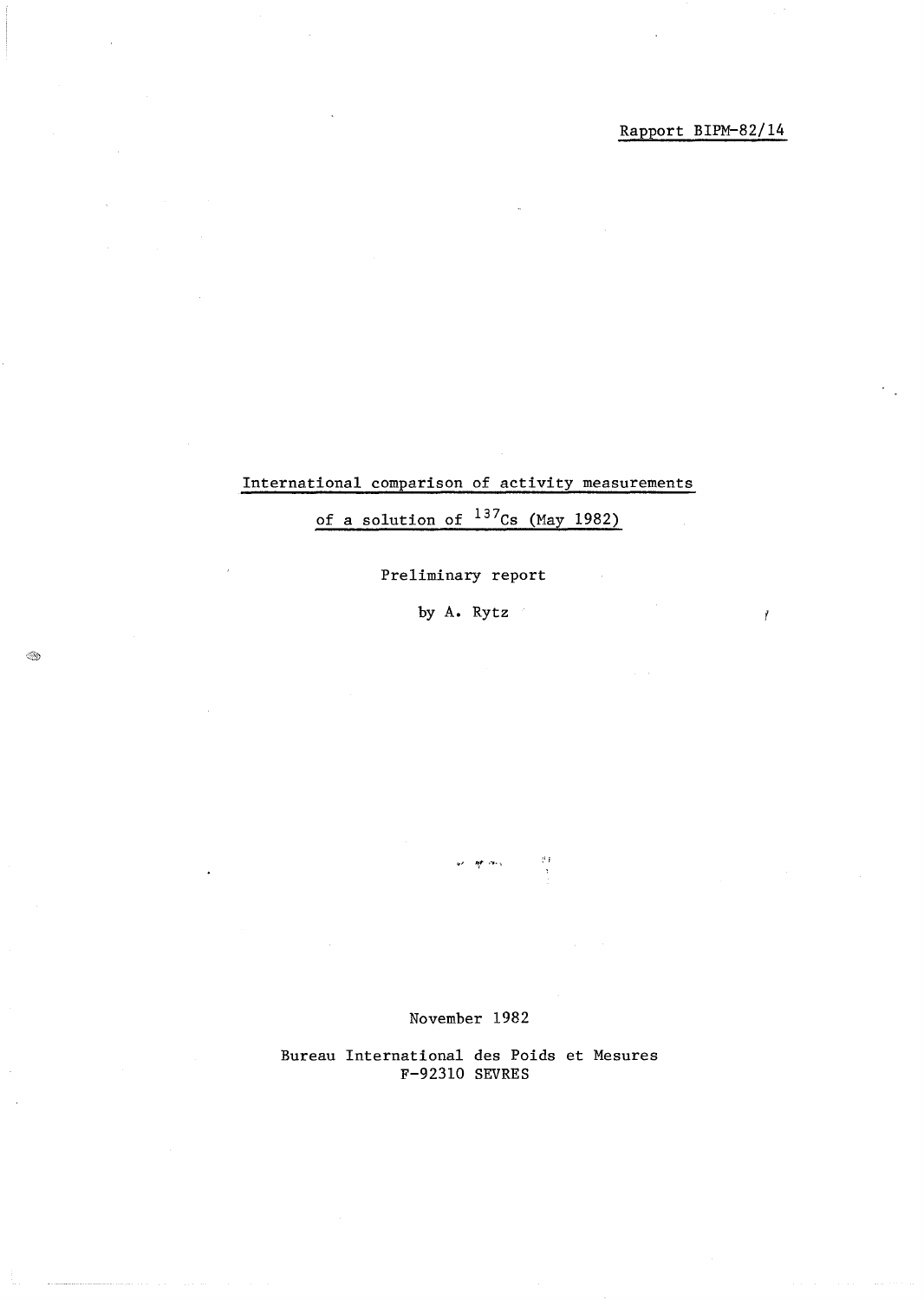The present report contains information enabling the participants to see how their own results are situated with regard to the others. It was found convenient to present the data in tabular form, without any discussion or interpretation. In a few cases minor omissions were unavoidable for reasons of space.

A full report with a thorough analysis of all the data will be published at a later date.

 $\mathcal{I}^{\mathcal{I}}$  )

sa <del>ap</del>onist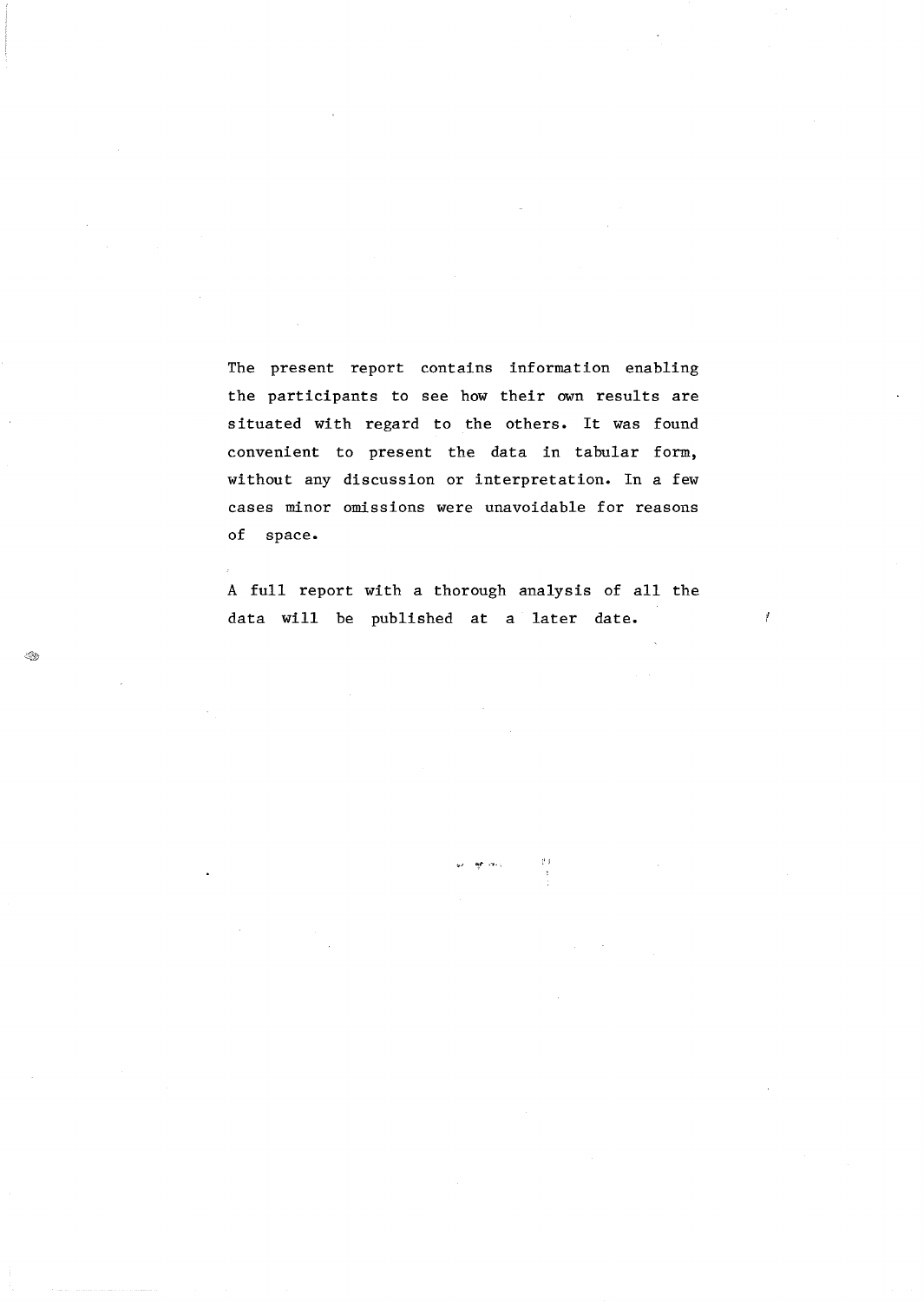# Table 1

### List of participants

| AAEC         | Australian Atomic Energy Commission, Sutherland, Australia      |  |  |  |  |  |  |  |  |  |
|--------------|-----------------------------------------------------------------|--|--|--|--|--|--|--|--|--|
| <b>AECL</b>  | Atomic Energy of Canada Limited, Chalk River, Canada            |  |  |  |  |  |  |  |  |  |
| <b>BCMN</b>  | Central Bureau for Nuclear Measurements, Geel, Belgium          |  |  |  |  |  |  |  |  |  |
| <b>BIPM</b>  | Bureau International des Poids et Mesures, Sèvres, France       |  |  |  |  |  |  |  |  |  |
| ETL          | Electrotechnical Laboratory, Ibaraki, Japan                     |  |  |  |  |  |  |  |  |  |
| IER          | Institut d'électrochimie et radiochimie de l'EPFL, Lausanne,    |  |  |  |  |  |  |  |  |  |
|              | Switzerland                                                     |  |  |  |  |  |  |  |  |  |
| IFIN         | Institut of Nuclear Physics and Engineering, Bucharest, Romania |  |  |  |  |  |  |  |  |  |
| LMRI         | Laboratoire de Métrologie des Rayonnements Ionisants, Saclay,   |  |  |  |  |  |  |  |  |  |
|              | France<br>Ť                                                     |  |  |  |  |  |  |  |  |  |
| NAC          | National Accelerator Centre, Faure, South Africa                |  |  |  |  |  |  |  |  |  |
| <b>NBS</b>   | National Bureau of Standards, Washington, D.C., U.S.A.          |  |  |  |  |  |  |  |  |  |
| NIM          | National Institute of Metrology, Beijing, China                 |  |  |  |  |  |  |  |  |  |
| <b>NPL</b>   | National Physical Laboratory, Teddington, U.K.                  |  |  |  |  |  |  |  |  |  |
| NRC          | National Research Council, Ottawa, Canada                       |  |  |  |  |  |  |  |  |  |
| OMH          | Országos Mérésügyi Hivatal, Budapest, Hungary                   |  |  |  |  |  |  |  |  |  |
| <b>PDS</b>   | National Atomic Energy Agency, Jakarta, Indonesia               |  |  |  |  |  |  |  |  |  |
| PTB          | Physikalisch-Technische Bundesanstalt, Braunschweig,            |  |  |  |  |  |  |  |  |  |
|              | . Federal Republic of Germany * * *                             |  |  |  |  |  |  |  |  |  |
| <b>SCK</b>   | Studiecentrum voor Kernenergie, Mo1, Belgium                    |  |  |  |  |  |  |  |  |  |
| <b>UVVVR</b> | Institute for research, production and application              |  |  |  |  |  |  |  |  |  |
|              | of radioisotopes, Prague, Czecho-Slovakia                       |  |  |  |  |  |  |  |  |  |

~>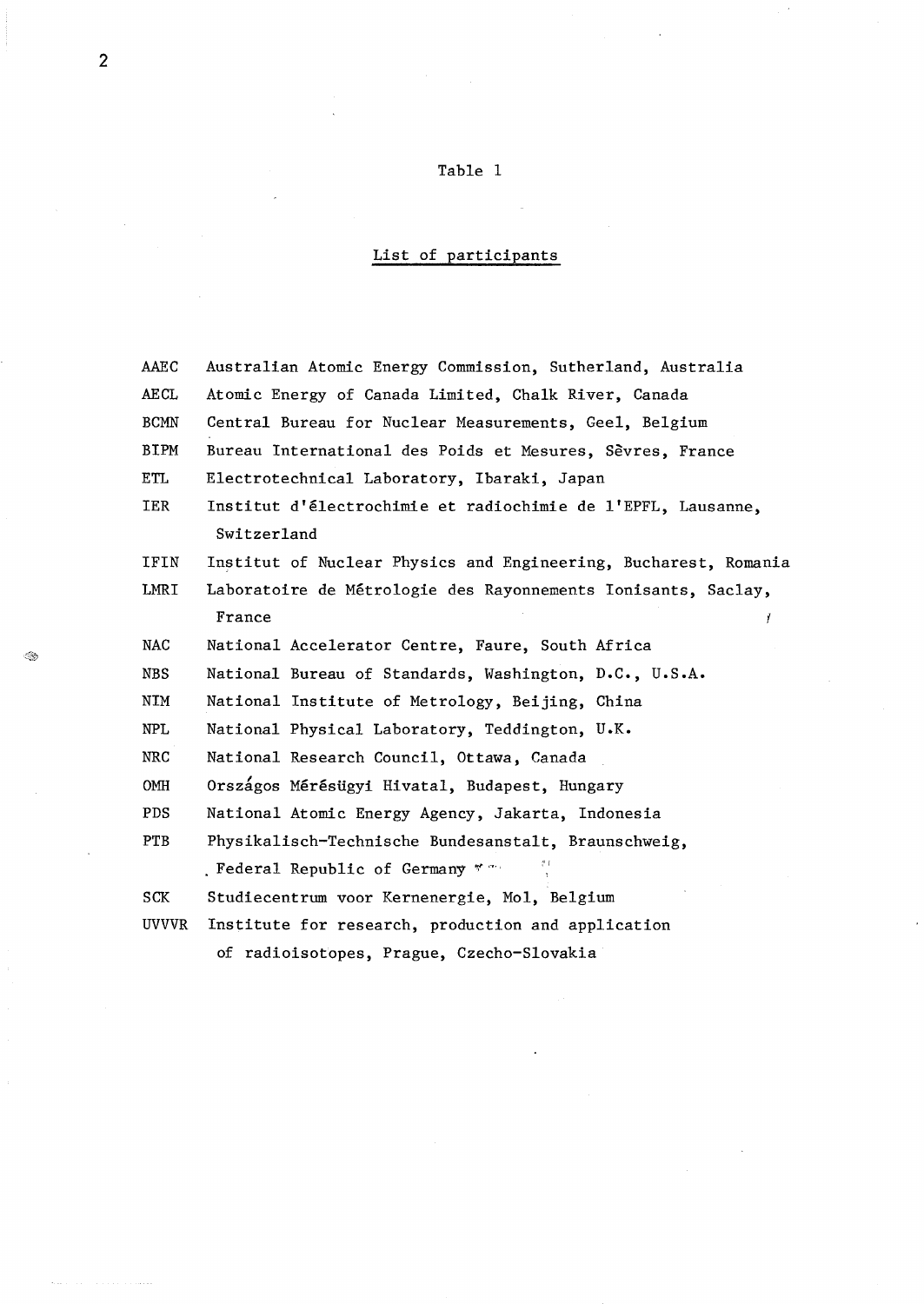$\sim 10^{-1}$ 

| 4DJ 1 |  |
|-------|--|
|-------|--|

| Labora-<br>tory      | Method            | Dilution | Mixing ratio $137\frac{\text{K}}{137\text{G}}/134\text{G}$ | Sources<br>Mass range<br>(mg) | Backing mass<br>$(\mu g \text{ cm}^{-2})$ | Gas                  | $\beta$ detector<br>Pressure<br>(MPa) | $\gamma$ detector<br>resol. at<br>662 keV<br>$(\%)$ | Dead times*<br>$\tau_{\gamma}^{\tau_{\beta}}$ | $(\mu s)$            | Typical count rates<br>$\begin{array}{c} N_{\beta}\\ N_{\gamma}\\ N_{\text{C}} \end{array}$<br>$(s^{-1})$ |
|----------------------|-------------------|----------|------------------------------------------------------------|-------------------------------|-------------------------------------------|----------------------|---------------------------------------|-----------------------------------------------------|-----------------------------------------------|----------------------|-----------------------------------------------------------------------------------------------------------|
| AAEC                 | $4\pi(PC)-\gamma$ | yes      | 0.48                                                       | $23 - 63$                     | 30 <sub>o</sub>                           | $\text{CH}_4$        | 0.1                                   | 8.8                                                 | 9.15<br>18.2<br>1.145                         | (8)<br>(1)<br>(6)    | 7 000<br>150; $0.6$<br>75;<br>0.45<br>65;<br>140;                                                         |
| AECL                 | $\mathbf{H}$      | no       | 1.18                                                       | $12 - 27$                     | 12                                        | $\mathbf{H}$         | $\mathbf{H}$                          | $7.3 - 7.6$                                         | 1.935<br>1.916<br>0.698 3                     | (21)<br>(20)<br>(19) | 12 900<br>630; 450<br>560; 410                                                                            |
| $\operatorname{BCM}$ | $\bullet\bullet$  | no       | $0.6 - 1.4$                                                | $7 - 15$                      | 50                                        | $\bullet\bullet$     | $\mathbf{10}$                         | 6.4                                                 | 5.97<br>6.09<br>0.785                         | (6)<br>(6)<br>(16)   | $14000 - 19000$<br>$500 - 800$<br>$400 - 600$                                                             |
| <b>BIPM</b>          | $\bullet\bullet$  | no       | ₹.<br>-3<br>1.08                                           | $26 - 96$                     | 60                                        | $\pmb{\mathfrak{m}}$ | $\bullet\bullet$                      | 7.5                                                 | 4.432<br>4.425<br>1.06                        | (10)<br>(10)<br>(1)  | 30 000<br>800<br>670                                                                                      |
| <b>ETL</b>           | $\bullet\bullet$  | no       | $\mathbb{R}^n$ .<br>1.00                                   | $9 - 19$                      | 30 <sup>°</sup>                           | $\bullet\bullet$     | $\bullet\bullet$                      | $7.5 - 8.0$                                         | 4.35<br>2.11<br>0.6887                        | (5)<br>(5)<br>(28)   | 7 000<br>250<br>150;<br>135; 225                                                                          |
| IER                  | $\bullet\bullet$  | yes      | 1.0                                                        | $20 - 70$                     | 50                                        | $\bullet\bullet$     | $\bullet\bullet$                      | 9.6                                                 | 3.201<br>3.196<br>1.075                       | (1)<br>(1)<br>(2)    | 16 800; 18 000<br>190;<br>293<br>168;<br>240                                                              |
| IFIN                 | $\bullet\bullet$  | no       | 0.64                                                       | $5 - 11$                      | $100 - 150$                               |                      | $\bullet\bullet$                      | 12.8                                                | 10.0<br>10.0<br>1.090                         | (5)<br>(5)<br>(5)    | 8 000<br>150<br>120                                                                                       |

 $\overline{\phantom{a}}$ 

\* Between brackets: Uncertainty in units of the last digit  $\mathcal{A}$ 

 $\sim 10^7$ 

 $\boldsymbol{\omega}$ 

 $\sim$ 

 $\mathbf{r}$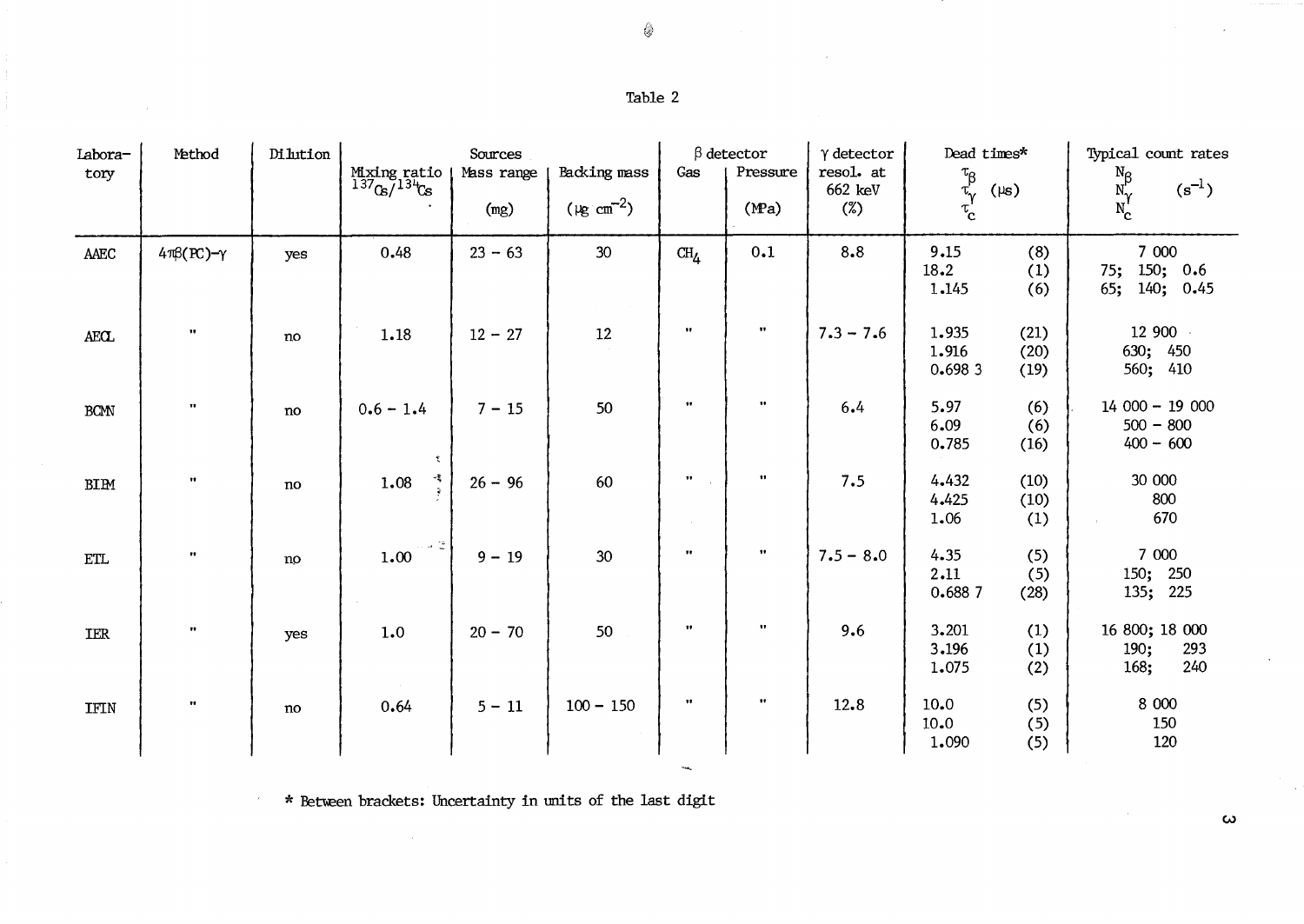| Table 2 (cont'd) |  |  |  |
|------------------|--|--|--|
|------------------|--|--|--|

| Labora-<br>tory | Method                                 | Dilution           | Mixing ratio<br>$137\frac{G}{I}134\frac{G}{S}$ | Sources<br>Mass range<br>(mg) | Backing mass<br>( $\mu$ g cm <sup>-2</sup> ) | Gas                                              | $\beta$ detector<br>Pressure<br>(MPa) | $\gamma$ detector<br>resol. at<br>662 keV<br>$(\%)$ | Dead times*<br>$\tau_{\!\!\! \gamma}^{\!\!\! \tau_{\!\!\beta}}$<br>$(\mu s)$<br>$\tau_c^{\dagger}$ | Typical count rates<br>$N_{\rm N}$<br>$(s^{-1})$<br>$N_c^{\prime}$ |
|-----------------|----------------------------------------|--------------------|------------------------------------------------|-------------------------------|----------------------------------------------|--------------------------------------------------|---------------------------------------|-----------------------------------------------------|----------------------------------------------------------------------------------------------------|--------------------------------------------------------------------|
| <b>IMRI</b>     | $4\pi\beta$ (PC)- $\gamma$             | no                 | 1.36; 0.55                                     | $15 - 27$                     | 40                                           | $\text{CH}_4$                                    | 0.1                                   | 0.3<br>$\big[\text{Ge(Li)}\big]$                    | $5 * *$<br>$5 * *$<br>$\approx$ 1                                                                  | 14 000<br>40<br>36                                                 |
| <b>NAC</b>      | $4\pi\beta(IS) - \gamma$               | $\bullet\bullet$   |                                                |                               |                                              |                                                  |                                       | 9.5                                                 | 1.15<br>(2)<br>1.19<br>(3)<br>0.513<br>(1)                                                         | 32 600<br>197<br>161                                               |
| <b>NBS</b>      | $4\pi\beta(PFC)-\gamma AC$             | yes                | 0.67<br>1.5;                                   | $21 - 34$                     | 30                                           | Ar/CH <sub>4</sub>                               | 1.48                                  | 7.1                                                 | 4.3<br>(2)<br>10.0                                                                                 | 6 000<br>155; 170<br>$14 - 30$                                     |
| NIM             | $4\pi\beta (PC)-\gamma$ 1              | $\bullet\bullet$   | 1.09;<br>1.03 <sup>3</sup>                     | $7 - 13$                      | $20\,$                                       | $\text{CH}_4$                                    | 0.1                                   | 8                                                   | 5.98(1);21.901(1)                                                                                  | 8 000; 11 695                                                      |
|                 | Ħ<br>$\overline{2}$<br>$4\pi\beta(IS)$ | $\mathbf{u}$<br>no | 0.9<br>-<br>. <u>. .</u>                       | $10 - 15$<br>$10 - 15$        | $20\,$                                       | $\pmb{\mathfrak{r}}$<br>$\overline{\phantom{a}}$ | $\mathbf{r}$                          | 7.8                                                 | 1.52 (1);21.869 (1)<br>1.525(6); 1.2728(1)                                                         | 90;<br>328<br>80;<br>226                                           |
| <b>NPL</b>      | $4\pi\beta$ (PC)- $\gamma$             | yes                | 1.0                                            | $14 - 15$                     | 30                                           | $Ar/CH_{4}$                                      | 0.1                                   | 8.3                                                 | 1.54(1);18.70<br>(5)                                                                               | 15 000; 4 300                                                      |
|                 | $4\pi\beta$ (LS)- $\gamma$             | 11                 | 1.01                                           | $15 - 30$                     |                                              |                                                  |                                       | 9.8                                                 | 2.80(50); 3.27<br>(4)<br>$0.591(5)$ ; $0.300(5)$                                                   | $2\,200;$<br>75<br>65<br>1600;                                     |
| <b>NRC</b>      | $4\pi\beta(PPC)-\gamma AC$             | no                 | 0.95                                           | $13 - 16$                     | 40                                           | $Ar/CH_4$                                        | 1.14                                  | 8.4                                                 | 5.08<br>(5)<br>2.00                                                                                | 17<br>55;<br>$3 - 7$<br>$5 - 15;$                                  |
|                 |                                        |                    |                                                |                               |                                              |                                                  |                                       |                                                     | (2)                                                                                                | 0.5                                                                |

\* Between brackets: Uncertainty in units of the last digit<br>\*\* Cumulative dead time, common to both channels

 $\mathcal{L}$ 

0

 $\blacktriangle$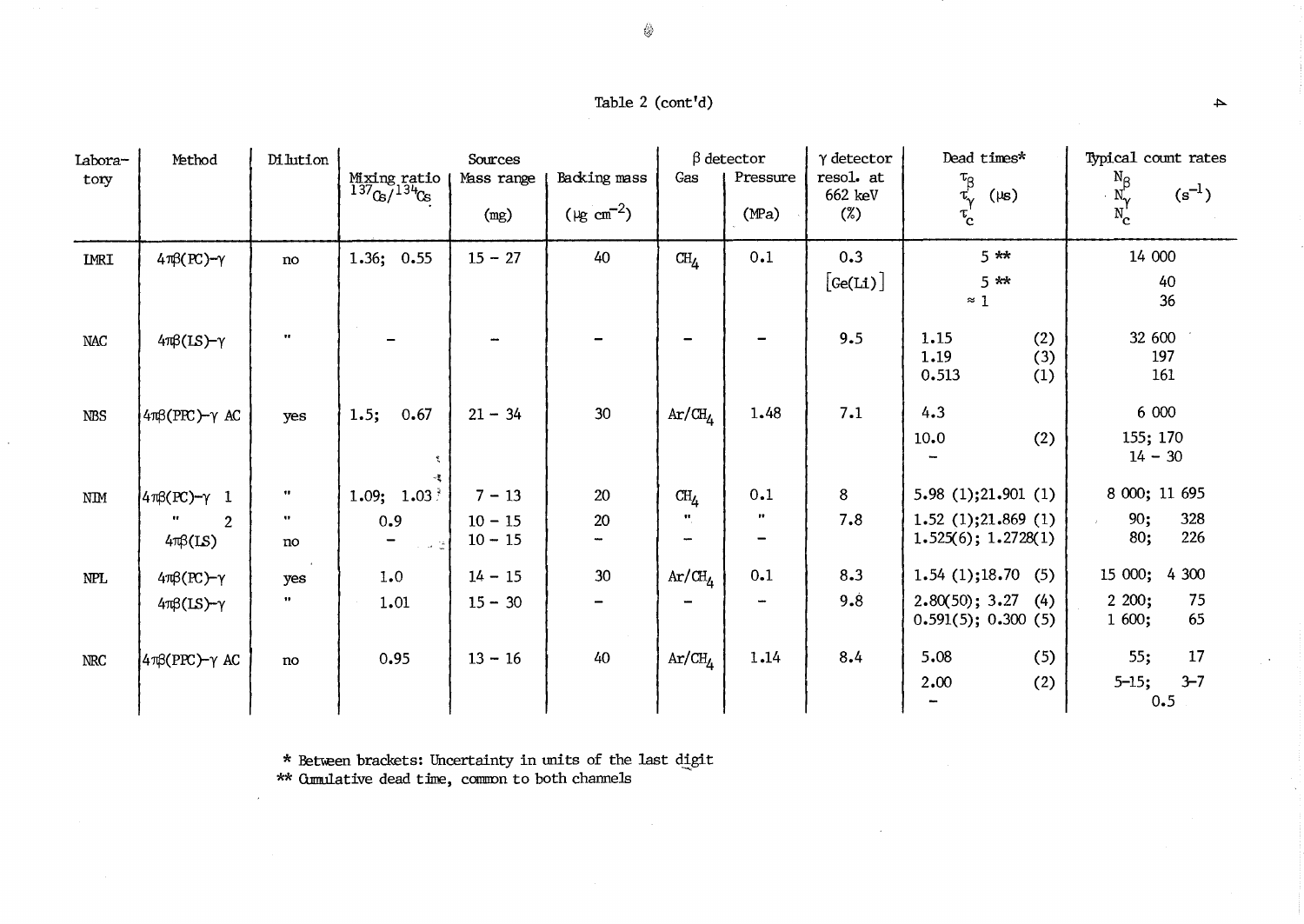| Labora-<br>tory | Method                                                                                      | Dilution            | Mixing ratio<br>$137$ $\frac{137}{\text{G}}$ $134$ $\text{G}$ | Sources<br>Mass range<br>(mg)             | Backing mass<br>( $\mu$ g cm <sup>-2</sup> ) | Gas                                                           | $\upbeta$ detector<br>Pressure<br>(MPa) | $\gamma$ detector<br>resol. at<br>662 keV<br>$(\%)$ | Dead times*<br>$\tau_{\rm p}^{\tau}$<br>$(\mu s)$<br>$\tau_{\rm c}$ |                    | Typical count rates<br>$\frac{N_{\beta}}{N_{\nu}}$<br>$(s^{-1})$<br>$N_c$ |
|-----------------|---------------------------------------------------------------------------------------------|---------------------|---------------------------------------------------------------|-------------------------------------------|----------------------------------------------|---------------------------------------------------------------|-----------------------------------------|-----------------------------------------------------|---------------------------------------------------------------------|--------------------|---------------------------------------------------------------------------|
| <b>OMH</b>      | $4\pi\beta (PC)-\gamma$                                                                     | no                  | 0.5<br>$\mathbf{1}$                                           | $3 - 16$                                  | 30 <sup>°</sup>                              | $\text{CH}_4$                                                 | 0.1                                     | 8.2                                                 | 3.067<br>3.021<br>1.022                                             | (5)<br>(5)<br>(10) | 11 500; 10 500<br>350;<br>230<br>200<br>290;                              |
| PDS             | $Ge(Li)\gamma$                                                                              |                     |                                                               |                                           |                                              |                                                               |                                         |                                                     |                                                                     |                    |                                                                           |
| PTB             | $4\pi\beta$ (PC)- $\gamma$<br>$4\pi\beta(PPC)-\gamma$ 1<br>$4πβ(PPC) - γ$<br>$\overline{2}$ | no                  | 0.97<br>$\bullet\bullet$<br>$^{\bullet\bullet}$<br>x          | $5 - 60$<br>$\bullet$<br>$\bullet\bullet$ | 60<br>$\mathbf{H}$<br>Ħ.                     | $\text{CH}_{\text{\'{A}}}$<br>$Ar/\mathrm{CH}_4$<br>$\bullet$ | 0.1<br>1.1<br>1.1                       | 6.6<br>6.6<br>8.9                                   | 5.06<br>4.73<br>1.01                                                | (5)<br>(5)<br>(2)  | 7 700; 6 600; 7 000<br>650<br>170;<br>103;<br>550<br>160;<br>75;          |
| SCK             | $4\pi\beta (PC)-\gamma$<br>$4\pi(NaI)\gamma$                                                | yes<br>$\mathbf{H}$ | 谜<br>0.85<br>Ř<br>$\ldots$ $\omega$ $\mathbb{C}$              | $4.5 - 9.5$<br>$7.5 - 11.3$               | 50                                           | $\text{CH}_4$                                                 | 0.1                                     | 8.8<br>7.5                                          | 2.48<br>2.46<br>1.014 3                                             | (1)<br>(1)<br>(3)  | 8 300<br>295;<br>4 0 0 0<br>251                                           |
| <b>UVVR</b>     | $4\pi\beta$ (PC)- $\gamma$                                                                  | yes                 | 0.55                                                          | $9 - 18$                                  | 45                                           | $\text{CH}_4$                                                 | 0.1                                     | 7.3                                                 | 5.724<br>5.710<br>0.992                                             | (3)<br>(3)<br>(4)  | 5 840<br>486<br>387                                                       |

 $\overline{\phantom{a}}$ 

\* Between brackets: Uncertainty in units of the last digit

 $\ddot{\phantom{1}}$ 

Table 2 (cont'd)

 $\sigma$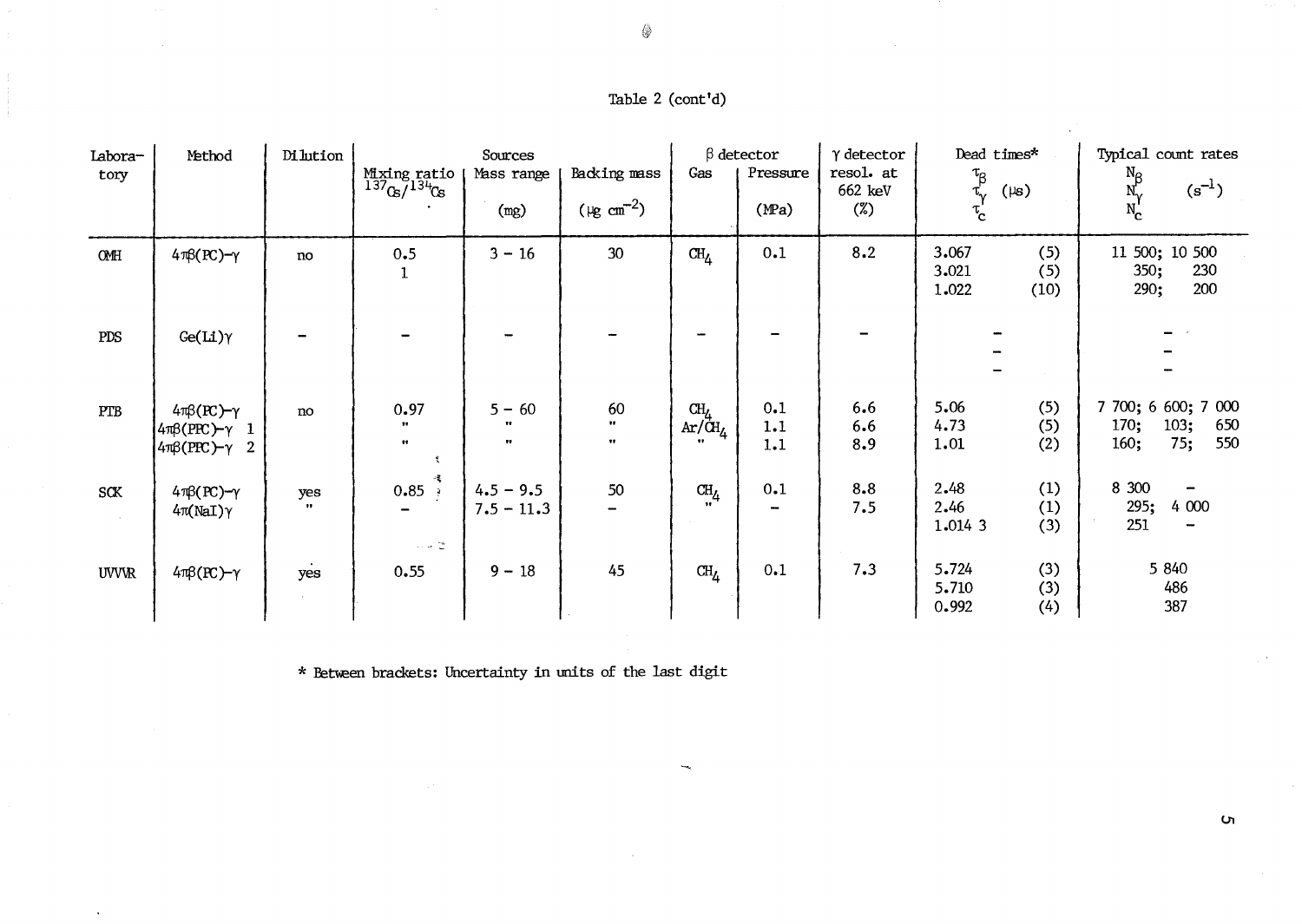◈

## Table 3

| Labora-          |                          | Measured by ionization chamber                     | <b>Efficiency</b> tracing                     |                                              |                |                                         | Range of $\varepsilon_{\beta}$      | Polyn.                                       | Radioactivity      |                                                                            |
|------------------|--------------------------|----------------------------------------------------|-----------------------------------------------|----------------------------------------------|----------------|-----------------------------------------|-------------------------------------|----------------------------------------------|--------------------|----------------------------------------------------------------------------|
| tory             | Adsorption*<br>(Bq)      | Activity concentr.<br>1982-05-01<br>$(Bq mg^{-1})$ | $\beta$ detector                              | $Y$ -channel<br>window<br>$\text{keV}$       | mmber          | Data points<br>time<br>per point<br>(s) | $(\%)$                              | order                                        | $(\%)$             | concentration<br>with combined uncertainty<br>1982-05-01<br>$(Bq mg^{-1})$ |
| AAEC             | 780                      | $603 \pm 12$                                       | $_{\rm RC}$                                   | $795 - 900$<br>$755 - 1445$<br>$1250 - 1500$ | 50<br>20<br>10 | 1 700<br>1 200<br>4 000                 | $95 - 85$<br>$94 - 83$<br>$86 - 68$ | $\mathbf{1}$<br>$\mathbf{1}$<br>$\mathbf{1}$ | 0.1                | $608.8 \pm 2.6$                                                            |
| AECL             | 790                      | $607.1 \pm 1.0$                                    | $_{\rm RC}$                                   | $740 - 1510$<br>$740 - 900$                  | 168<br>202     | 1 000<br>1 000                          | $91 - 78$<br>$93 - 81$              | $\mathbf{1}$<br>$\mathbf{1}$                 | 0.1                | $605.4 \pm 2.4$                                                            |
| <b>BCMN</b>      | 900                      |                                                    | ${\bf P} {\bf C}$                             | > 750<br>> 740                               | $\approx 130$  | 1 000                                   | $93 - 69$                           | $\mathbf 1$                                  | 0.11               | $604.5 \pm 1.8$                                                            |
| <b>BIPM</b>      | $7430**$                 | $604.9 \pm 0.4$                                    | ${\bf R}$                                     | $700 - 900$                                  | 51             | 7 000                                   | $91 - 80$                           | $\overline{\mathbf{c}}$<br>$\overline{2}$    | 0.3                | $606.7 \pm 2.7$                                                            |
| ETL              |                          |                                                    | $\leftarrow$ PC<br>-3                         | $760 - 930$<br>$760 - 1500$                  | 34<br>28       | 2 100<br>2 100                          | $94 - 80$<br>$92 - 77$              | $\overline{c}$<br>$\overline{c}$             | 0.25               | 607.0 $\pm$ 2.3                                                            |
| <b>IER</b>       | 612                      |                                                    | $\mathcal{R}$<br>${\bf P\!C}$<br>$\omega$ (2) | $785 - 890$<br>$785 - 1600$                  | 600<br>580     | 100<br>100                              | $94 - 78$<br>$90 - 75$              | $\mathbf{1}$<br>$\mathbf{1}$                 | 0.1                | 595.1 $\pm$ 2.8                                                            |
| IFIN             | 0.08                     | $\overline{a}$                                     | $_{\rm PC}$                                   | $750 - 980$                                  | 49             | 1 000                                   | $91 - 64$                           | $\mathbf{1}$                                 | 0.54               | $620.0 \pm 2.9$                                                            |
| <b>IMRI</b>      | $\overline{\phantom{m}}$ | 604.2                                              | $_{\rm PC}$                                   | $760 - 820$                                  | 22             | 3 000                                   | $94 - 76$                           | $1\,$                                        | 0.11               | $604.3 \pm 1.3$                                                            |
| NAC              | 390                      | 603                                                | LS                                            | > 950                                        | 11             | 1 000                                   | $83 - 72$                           | $\overline{2}$                               | 8.0                | $600.5 \pm 5.2$                                                            |
| <b>NBS</b>       | 535                      | 603.3                                              | PPC, AC                                       | $755 - 870$<br>> 890                         | $\approx 60$   | 3 000                                   | $92 - 75$                           | $\mathbf{1}$<br>$\mathbf{1}$                 | 0.54               | $605.9 \pm 1.9$                                                            |
| $\texttt{NIM}{}$ |                          | 596.8 $\pm$ 1.8                                    | PC <sub>1</sub><br>PC <sub>2</sub><br>LS      | $740 - 867$<br>$769 - 952$                   | 190<br>70      | 900<br>900                              | $97 - 80$<br>$95 - 80$              | $\mathbf{1}$<br>1(2)<br>1(2)                 | 0.4<br>0.29<br>5.6 | 599.2 $\pm$ 1.6<br>597.4 $\pm$ 1.1<br>593.1 $\pm$ 1.2                      |

\* Activity remaining in the "empty" ampoule after two rinsings<br>\*\* Rinsings took place later, when the residue was dry

 $\alpha$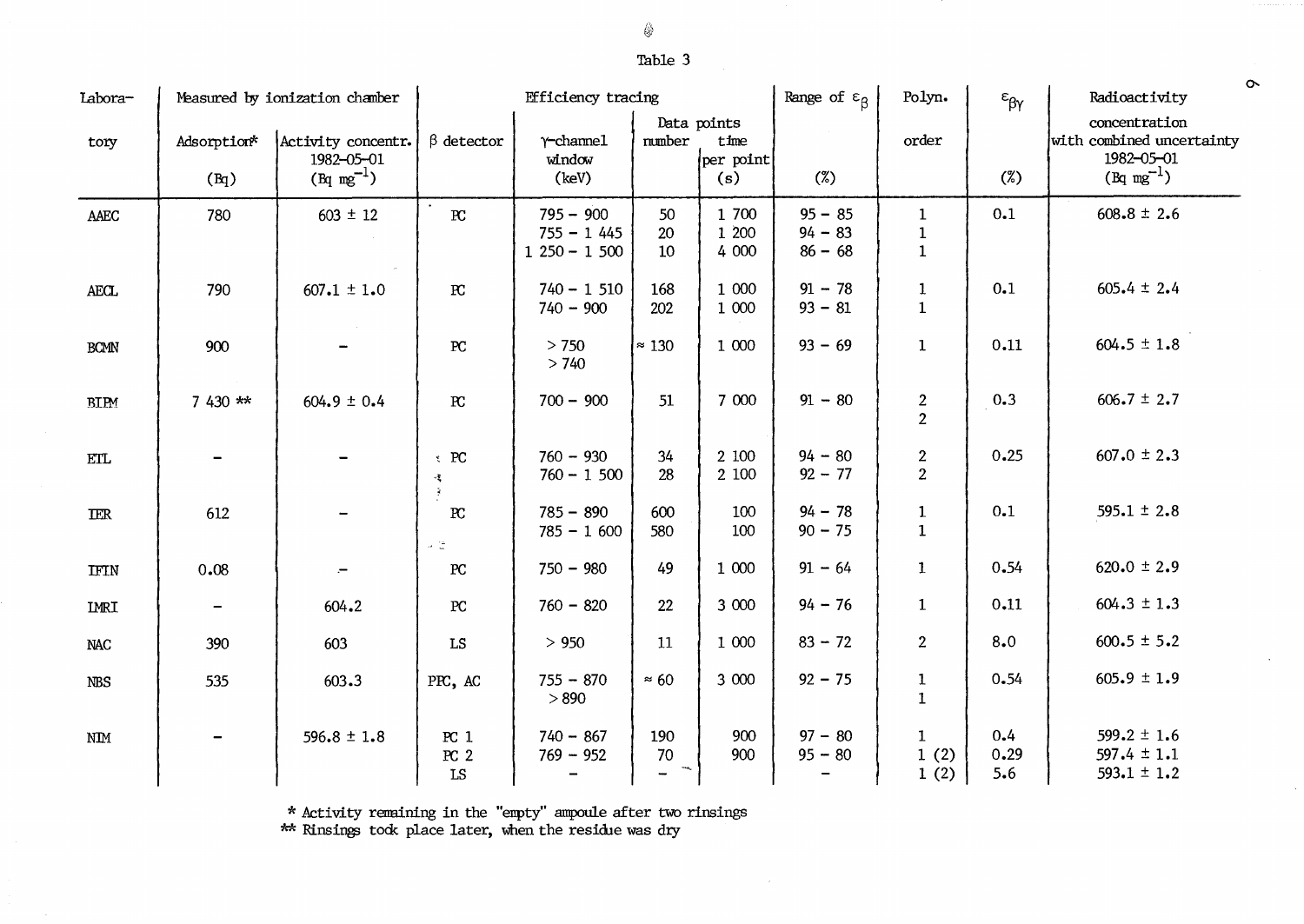| Labora-     |                     | Measured by ionization chamber                     | <b>Efficiency</b> tracing        |                                               |                          |                                         | Range of $\varepsilon_{\beta}$<br>Polyn.<br>$\epsilon_{\beta\gamma}$ |                                            |                      | Radioactivity                                                              |
|-------------|---------------------|----------------------------------------------------|----------------------------------|-----------------------------------------------|--------------------------|-----------------------------------------|----------------------------------------------------------------------|--------------------------------------------|----------------------|----------------------------------------------------------------------------|
| tory        | Adsorption*<br>(Bq) | Activity concentr.<br>1982-05-01<br>$(Bq mg^{-1})$ | $\beta$ detector                 | $\gamma$ -channel<br>window<br>(key)          | mmber                    | Data points<br>time<br>per point<br>(s) | $(\%)$                                                               | order                                      | $(\%)$               | concentration<br>with combined uncertainty<br>1982-05-01<br>$(Bq mg^{-1})$ |
| NPL         | 1 100               | 593.7                                              | ${\bf P\!C}$                     | $745 - 905$<br>> 745                          | 34<br>28                 | 1 000                                   | $83 - 70$<br>$78 - 63$                                               | $\mathbf{2}$<br>$\overline{c}$             | 0.32                 | $601.5 \pm 11.4$                                                           |
|             |                     |                                                    | LS                               | $770 - 920$<br>$1230 - 1630$<br>$1850 - 2200$ | 350                      | 2 000                                   | $92 - 77$<br>$89 - 68$<br>$76 - 35$                                  | $\begin{array}{c} 2 \\ 2 \\ 2 \end{array}$ | 7.0                  | 598.8 $\pm$ 4.5                                                            |
| <b>NRC</b>  | 500                 |                                                    | PPC, AC                          | $780 - 810$<br>$1250 - 1510$                  | 240                      | 700-2 000                               | $91 - 73$<br>$82 - 60$                                               | 1<br>$\mathbf 1$                           | 0.32                 | $609.30 \pm 0.97$                                                          |
| <b>OMH</b>  | 580                 | 601.8                                              | $_{\rm PC}$<br>弋                 | $750 - 1500$                                  | 23<br>14                 | 1 000<br>1 500                          | $94 - 74$<br>$93 - 74$                                               | $\frac{2}{2}$                              | 0.1                  | $606.4 \pm 1.0$                                                            |
| PDS         |                     |                                                    | $\text{Ge}(\text{Li})\gamma$     | $\ddot{\textbf{?}}$                           |                          |                                         |                                                                      |                                            |                      | $616.6 \pm 5.9$                                                            |
| PTB         | 500                 | 605.09                                             | ${\bf P\!C}$<br>$E^2$ PPC<br>PRC | $750 - 880$<br>$760 - 900$<br>$1250 - 1600$   | 59<br>40<br>$\approx 60$ | 10 000<br>2 400<br>1 600                | $93 - 65$<br>$90 - 70$<br>$88 - 76$                                  | $4***$<br>4<br>4                           | 0.11<br>0.25<br>0.25 | $600.9 \pm 2.2$<br>$605.8 \pm 2.2$<br>$605.6 \pm 2.0$                      |
| S(K)        | 357                 |                                                    | $_{\rm rc}$                      | $745 - 930$                                   | 54<br>17<br>6            | $5 \times 1000$<br>.,                   | $94 - 82$<br>$90 - 81$<br>$92 - 80$                                  | 1<br>$\mathbf 1$<br>$\mathbf 1$            | 0.25                 | $604.8 \pm 1.2$                                                            |
|             |                     |                                                    | $4\pi$ (NaI) $\gamma$            | $>(70 - 160)$                                 | 100                      | 2 0 0 0                                 |                                                                      |                                            |                      | $604.6 \pm 2.7$                                                            |
| <b>UVVR</b> | 220                 |                                                    | $_{\rm PC}$                      | > 715                                         | 56                       | 400                                     | $91 - 63$                                                            | $\overline{2}$                             | 0.32                 | 596.6 $\pm$ 1.6                                                            |

Table 3 (cont'd)

\* Activity remaining in the "empty" ampoule after two rinsings<br>\*\*\*  $a = a = 0$ <br>2 3

⊜

 $\overline{\mathbf{v}}$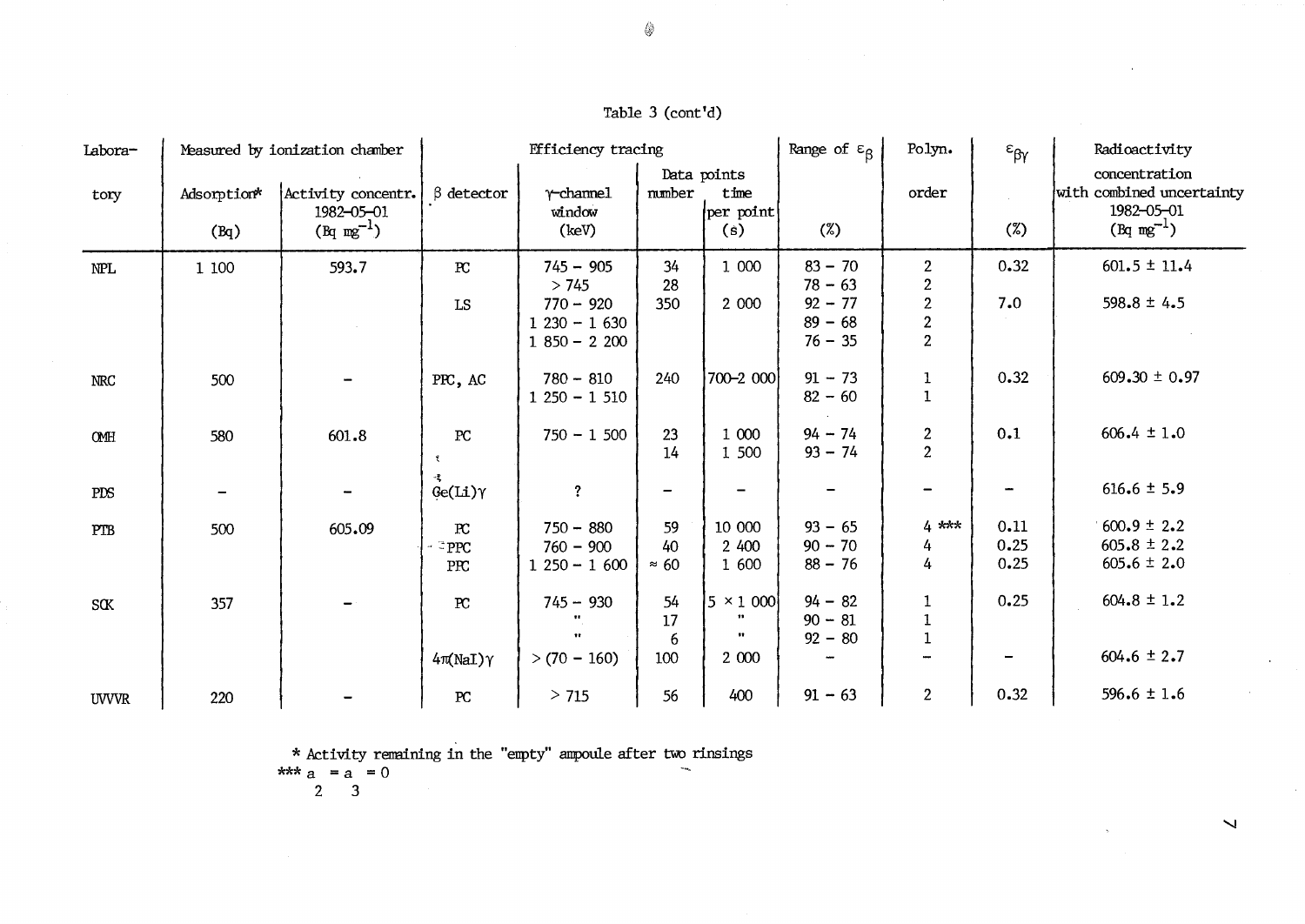|                      | $\mathbf x$                                                                                     | y                                                                                                |
|----------------------|-------------------------------------------------------------------------------------------------|--------------------------------------------------------------------------------------------------|
| ${\tt AAEC}$         | $1 - \varepsilon_{\beta}$                                                                       | (1/m) $\left(\frac{N_{\beta}}{1 - \tau_{\beta} N_{\beta}} - B_{\beta}\right)$                    |
| <b>AECL</b>          | (1 - ε <sub>β</sub> )/ε <sub>β</sub>                                                            | $(N_\beta N_\gamma)/N_c$                                                                         |
| <b>BCMN</b>          | $1 - N_c/N_{\gamma}$                                                                            | $N_{\beta}$                                                                                      |
| <b>BIPM</b>          | $1 - \varepsilon_{\beta}$                                                                       | $N_{\beta}^{\text{tot}}$                                                                         |
| $\operatorname{ETL}$ | $\frac{1 - N_c/N_{\gamma}}{N_c/N_{\gamma}}$                                                     | $N_{\beta} N_{\gamma}$<br>$m N_c$                                                                |
| IER                  | 11                                                                                              | $(1/m)$ $\left(\frac{N_{\beta} N_{\gamma}}{N_c} - A_{134}\right)$                                |
| IFIN                 | $1 - N_c/N_{\gamma}$                                                                            | $N_{\beta}/m$                                                                                    |
| LMRI                 | $(1 - \varepsilon_{\beta})/\varepsilon_{\beta}$                                                 | $\boldsymbol{?}$<br>ř                                                                            |
| <b>NAC</b>           | $N_{\gamma}/N_{\gamma}$                                                                         | $N_{\beta}N_{\gamma}/N_{\text{c}}$                                                               |
| <b>NBS</b>           | $(1 - \varepsilon)/\varepsilon$ ; $\varepsilon = (1 - Y)/N_{\gamma}$                            | $N_{\beta}/(1 - \epsilon)$                                                                       |
| NIM                  | $(1 - \varepsilon_{\beta})/\varepsilon_{\beta}; \quad 1 - \varepsilon_{\beta}; \quad I_0/I_n^*$ | $N_{\beta}N_{\gamma}/N_{c}$ ; $(N_{\beta} - \varepsilon_{\beta} A_{134})$ (1/m);<br>$\mathbb{N}$ |
| <b>NPL</b>           | $1 - N/N$<br>c $\gamma$                                                                         | $N_{\beta}$ - A <sub>134</sub> f(N <sub>c</sub> /N <sub><math>\gamma</math></sub> )              |
| <b>NRC</b>           | $Y/N_{\gamma}$                                                                                  | $N_{\beta}^{\text{tot}}$                                                                         |
| OMH                  | or arms<br>$\frac{1 - N_c/N_{\gamma}}{N_c/N_{\gamma}}$                                          | $N_{\beta} N_{\gamma}$<br>$m N_c$                                                                |
| PDS                  |                                                                                                 |                                                                                                  |
| PTB                  | 1 - $\varepsilon$ ; 1 - $N_c/N_{\gamma}$ ; $\frac{1 - N_c/N_{\gamma}}{N_c/N_{\gamma}}$          | $N_{\beta}/m$                                                                                    |
| SCK                  | $1 - N_c/N_{\gamma}$                                                                            | $N_{\beta}^{\text{tot}}/m$                                                                       |
|                      | UVVVR $(1 - \varepsilon_{\beta})/\varepsilon_{\beta}; 1 - \varepsilon_{\beta}$                  | $N_{\beta} N_{\gamma}/N_{\rm c}$ ; $N_{\beta}/m$                                                 |
|                      | * I <sub>n</sub> = anode current with optical filter, I <sub>0</sub> = current without filter   |                                                                                                  |

Table 4 - Variables of the efficiency functions used

*.Qb*